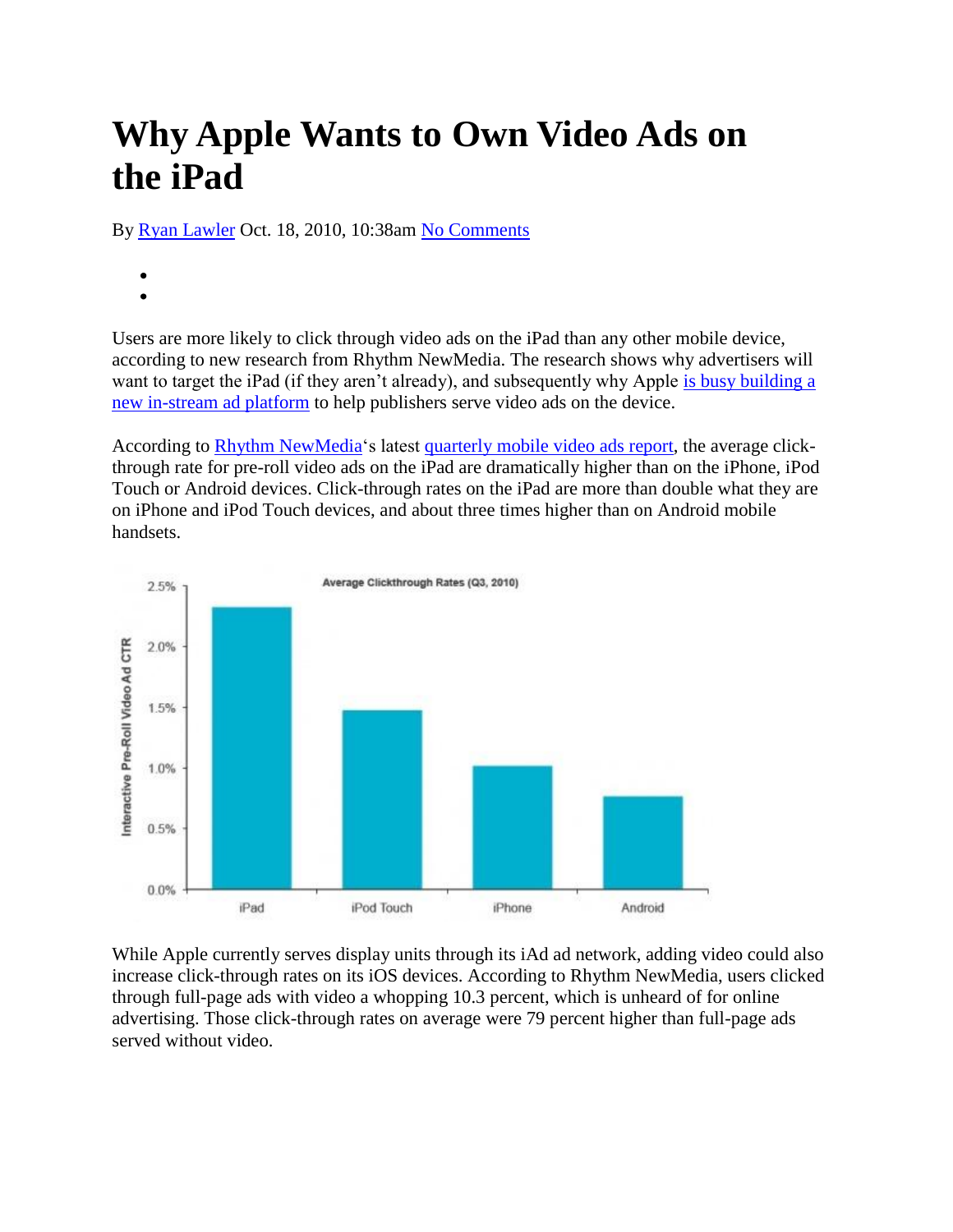

Not just that, but mobile video ads have higher retention rates than video ads online in general. Mobile video viewers are much more likely to stick around during ads, as interactive pre-roll ads have a completion rate of about 87 percent, according to Rhythm NewMedia. When compared to retention rates of regular online video, 94 percent of mobile viewers stick around through the first 10 seconds of a mobile pre-roll ad, compared to just 81 percent online using computers. Even when asked to watch a full minute of ads, mobile viewers are much more resilient in the face of pre-rolls, with 68 percent staying for 60 seconds of ads on mobile devices, compared to just 56 percent on PCs.



Finally, the amount of video being consumed on mobile devices continues to grow, particularly through apps that deliver full-length episodes. The average video minutes consumed on apps with full-length programming increased by 20 percent for the second consecutive quarter, according to Rhythm NewMedia's research, and now average nearly 40 minutes of viewing time per month. That's bound to increase, particularly as more new content becomes available